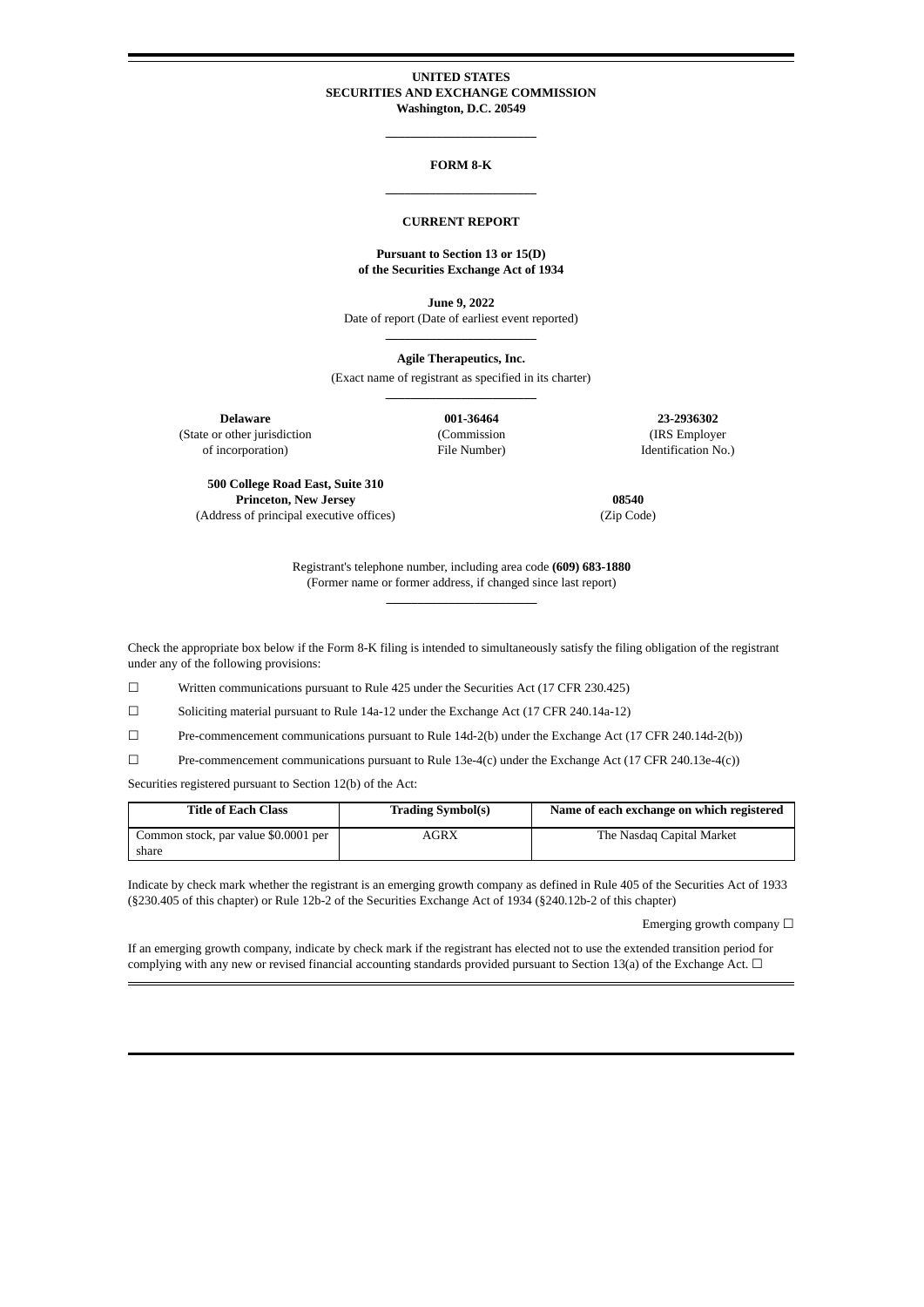### **Item 5.07. Submission of Matters to a Vote of Security Holders.**

At the 2022 annual meeting of stockholders (the "Annual Meeting") of Agile Therapeutics, Inc. (the "Company") held on June 9, 2022, the following proposals were submitted to the stockholders of the Company:

| Proposal 1: | The election of three directors to serve as Class II directors until the Company's 2025                                                                                     |
|-------------|-----------------------------------------------------------------------------------------------------------------------------------------------------------------------------|
|             | annual meeting of stockholders and until their successors are duly elected and qualified.                                                                                   |
| Proposal 2: | Approval, on a non-binding advisory basis, of the 2021 compensation of our named<br>executive officers.                                                                     |
| Proposal 3: | Approval of an amendment to Agile Therapeutics, Inc.'s Amended and Restated 2014<br>Incentive Compensation Plan.                                                            |
| Proposal 4: | The ratification of the appointment of Ernst & Young LLP as the Company's<br>independent registered public accounting firm for the fiscal year ending December 31,<br>2022. |

For more information about the foregoing proposals, see the proxy statement filed by the Company with the Securities and Exchange Commission on April 29, 2022. Of the 146,741,862 shares of the Company's common stock entitled to vote at the Annual Meeting, 78,982,445, or approximately 53.82% were represented at the meeting virtually in person or by proxy, constituting a quorum. The number of votes cast for, against, or withheld, as well as abstentions and broker non-votes, if applicable, in respect of each such proposal is set forth below:

Proposal 1: Election of Directors.

The Company's stockholders elected the following three directors to serve as Class II directors until the Company's 2025 annual meeting of stockholders and until their successors are duly elected and qualified. The votes regarding the election of the directors were as follows:

| <b>Director</b>           |                  | <b>Votes</b> | <b>Broker Non-</b> |
|---------------------------|------------------|--------------|--------------------|
|                           | <b>Votes For</b> | Withheld     | <b>Votes</b>       |
| Sandra Carson, M.D. FACOG | 34,958,134       | 7,153,217    | 36,871,094         |
| Seth H.Z. Fischer         | 34,653,126       | 7.458.225    | 36,871,094         |
| Josephine Torrente        | 31,557,528       | 10,553,823   | 36,871,094         |

Proposal 2: Advisory Non-Binding Vote on 2021 Executive Compensation.

The Company's stockholders approved, on a non-binding advisory basis, the 2021 compensation of our named executive officers. The votes regarding this proposal were as follows:

|                  | <b>Votes</b>         |                   |                         |
|------------------|----------------------|-------------------|-------------------------|
| <b>Votes For</b> | <b>Votes Against</b> | <b>Abstaining</b> | <b>Broker Non-Votes</b> |
| 35,598,524       | 6,189,341            | 323,486           | 36,871,094              |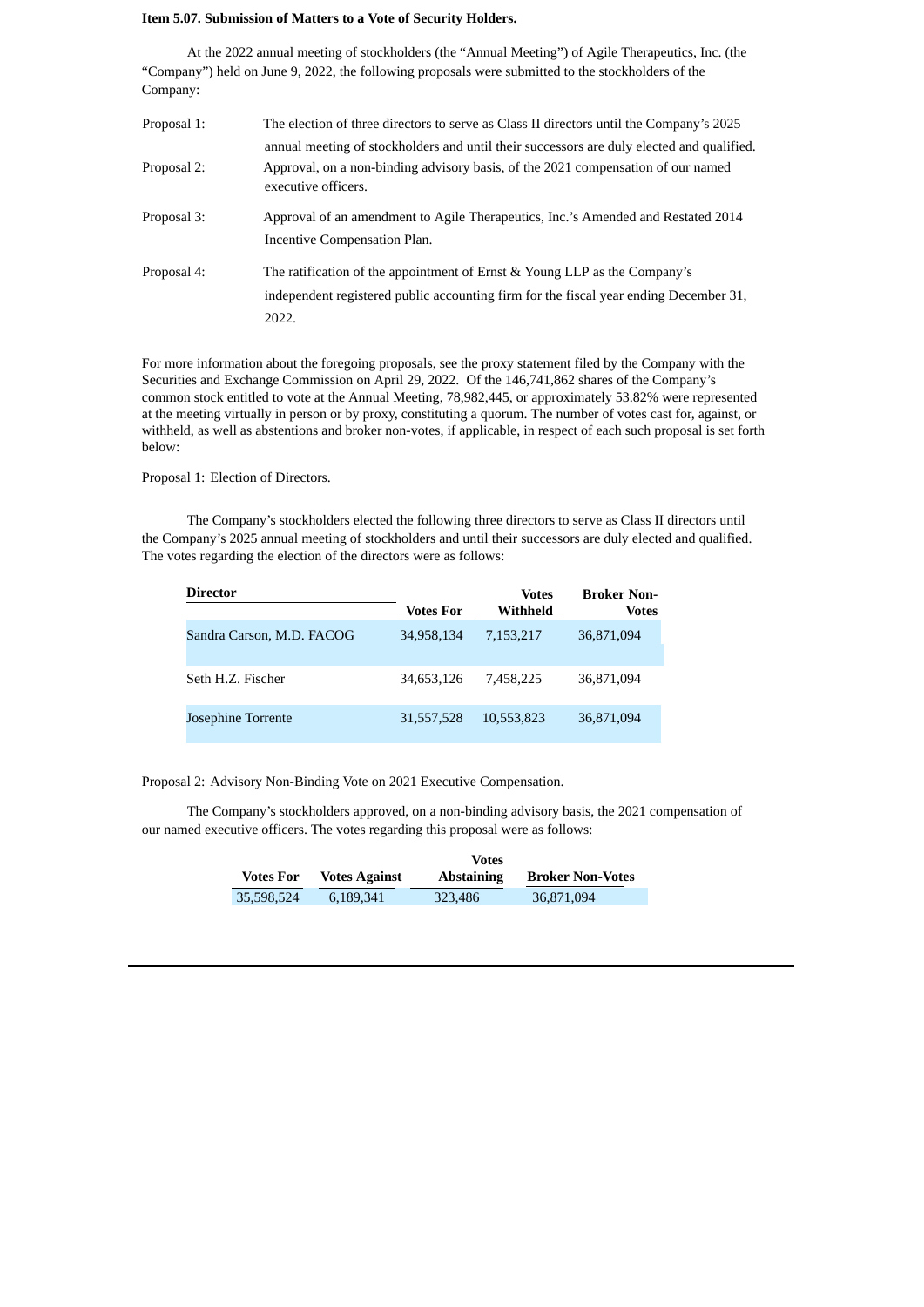Proposal 3: Approval of an amendment to Agile Therapeutics, Inc.'s Amended and Restated 2014 Incentive Compensation Plan

|            | Votes                |                   |                         |
|------------|----------------------|-------------------|-------------------------|
| Votes For  | <b>Votes Against</b> | <b>Abstaining</b> | <b>Broker Non-Votes</b> |
| 35,745,234 | 5.966.010            | 400.107           | 36,871,094              |

The Company's stockholders approved an amendment to the Company's Amended and Restated 2014 Incentive Compensation Plan. The votes regarding this proposal were as follows:

Proposal 4: Ratification of Appointment of Ernst & Young LLP.

The Company's stockholders ratified the appointment of Ernst & Young LLP as the Company's independent registered public accounting firm for the fiscal year ending December 31, 2022. The votes regarding this proposal were as follows:

| <b>Votes For</b> | <b>Votes Against</b> | <b>Votes Abstaining</b> |
|------------------|----------------------|-------------------------|
| 75,213,682       | 3,277,982            | 490,781                 |